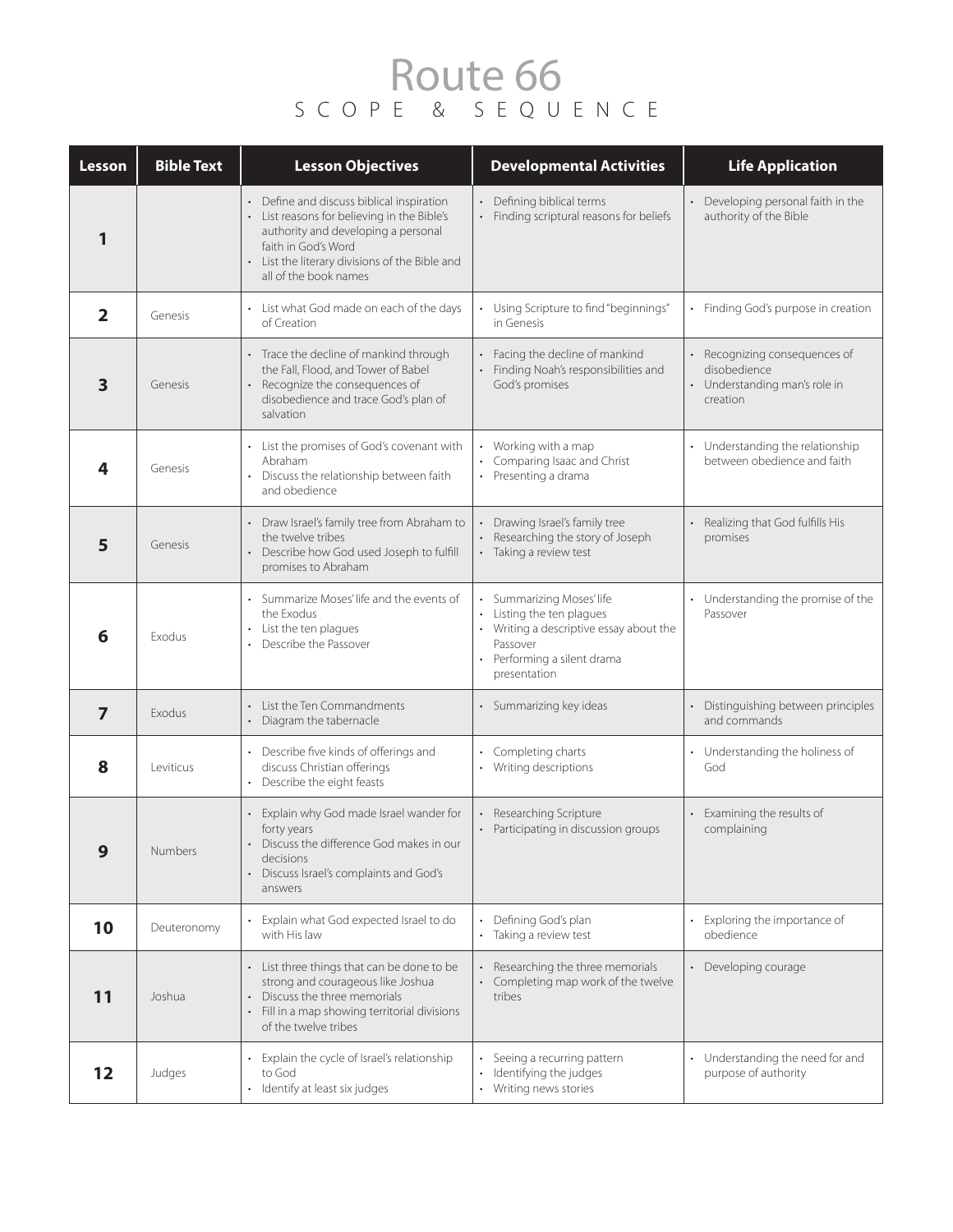| Lesson | <b>Bible Text</b>            | <b>Lesson Objectives</b>                                                                                                                                                                                | <b>Developmental Activities</b>                                                                           | <b>Life Application</b>                                                         |
|--------|------------------------------|---------------------------------------------------------------------------------------------------------------------------------------------------------------------------------------------------------|-----------------------------------------------------------------------------------------------------------|---------------------------------------------------------------------------------|
| 13     | Ruth                         | Trace Ruth's descendants to Jesus Christ<br>Show how Ruth's salvation points to our<br>salvation in Christ                                                                                              | Tracing the lineage of Ruth<br>Seeing God's plan of redemption<br>• Taking a review test                  | Knowing how to develop good<br>relationships with others                        |
| 14     | 1 Samuel                     | Summarize the events of Samuel's early<br>life                                                                                                                                                          | Summarizing ideas                                                                                         | • Learning to listen                                                            |
| 15     | 1 Samuel                     | • Tell how Israel got its first king<br>Explain why God rejected Saul                                                                                                                                   | Summarizing ideas in journal form<br>• Writing news reports                                               | Responding with obedience                                                       |
| 16     | 1 & 2 Samuel<br>1 Chronicles | Discuss the place of 1 and 2 Chronicles<br>$\ddot{\phantom{0}}$<br>in the Old Testament<br>Describe David's character<br>$\bullet$<br>Define repentance and discuss David as<br>$\bullet$<br>an example | Completing chart<br>Finding eight promises of God to<br>David                                             | Understanding the importance of<br>repentance                                   |
| 17     | 1 Kings<br>2 Chronicles      | Describe Solomon's kingdom<br>Describe Solomon's mistake                                                                                                                                                | • Seeing the reasons for Solomon's<br>greatness and downfall<br>• Taking a review test                    | • Understanding the importance of<br>wisdom                                     |
| 18     | 1 & 2 Kings<br>2 Chronicles  | Explain how and why Israel divided<br>$\ddot{\phantom{0}}$<br>• List the kings of each division                                                                                                         | • Listing all the kings of Israel                                                                         | Discerning the results of sin                                                   |
| 19     | 1 & 2 Kings                  | • Discuss God's power in Elijah and Elisha                                                                                                                                                              | • Completing chart on Elisha's<br>miracles<br>• Using research materials<br>Listing names of the prophets | Understanding the purpose of<br>miracles                                        |
| 20     | 2 Kings<br>2 Chronicles      | · Tell how idols caused Israel to fall                                                                                                                                                                  | • Summarizing Scripture to explain<br>God's purpose                                                       | Realizing that God will punish us if<br>sin is not dealt with                   |
| 21     | 2 Kings                      | • Identify elements of prayer (Hezekiah)<br>Identify elements of revival (Josiah)<br>• Recognize God's response when we<br>repent and rely on Him alone                                                 | • Summarizing scriptural passages                                                                         | Recognizing the purpose of God's<br>Word for us<br>• Making a covenant with God |
| 22     | Ezra                         | Identify the remnant promise<br>$\bullet$<br>Tell how the remnant promise is fulfilled<br>$\bullet$<br>Discuss confession of sin<br>$\bullet$                                                           | • Answering the questions who,<br>when, and what                                                          | • Understanding the importance of<br>the confession of sin                      |
| 23     | Nehemiah                     | · Identify Nehemiah's leadership<br>characteristics                                                                                                                                                     | Drawing conclusions<br>Summarizing Scripture                                                              | Finding qualities of leadership                                                 |
| 24     | Esther                       | • Recognize that God works His plan in<br>our lives                                                                                                                                                     | Matching descriptions to people<br>$\bullet$<br>Writing personal accounts<br>• Taking a review test       | Recognizing how God works in<br>our lives                                       |
| 25     | Job                          | Identify Job's two tests<br>· Summarize Job's complaint and God's<br>answer                                                                                                                             | Summarizing scriptural passages<br>Comparing Scriptures                                                   | Trusting God through times of<br>testing                                        |
| 26     | Psalms                       | List six important themes of Psalms<br>Discuss the role of music in worship<br>Discuss methods of praise<br>$\bullet$                                                                                   | Discussing role of music in worship<br>and methods of praise<br>• Taking notes                            | • Seeing Christ in the Psalms                                                   |
| 27     | Proverbs                     | • List the benefits of wisdom                                                                                                                                                                           | Researching a topic<br>• Identifying four purposes of Proverbs                                            | Understanding the benefits of<br>wisdom                                         |
| 28     | Ecclesiastes                 | Recognize the priority of knowing God<br>in understanding the meaning of life                                                                                                                           | Summarizing answers to the<br>meaning of life                                                             | • Discerning life's purposes                                                    |
| 29     | Song of<br>Solomon           | Recognize the beauty and strength of<br>love                                                                                                                                                            | Taking notes<br>Participating in team games for<br>$\bullet$<br>review<br>• Taking a review test          | Recognizing the pattern of God's<br>plan for marriage                           |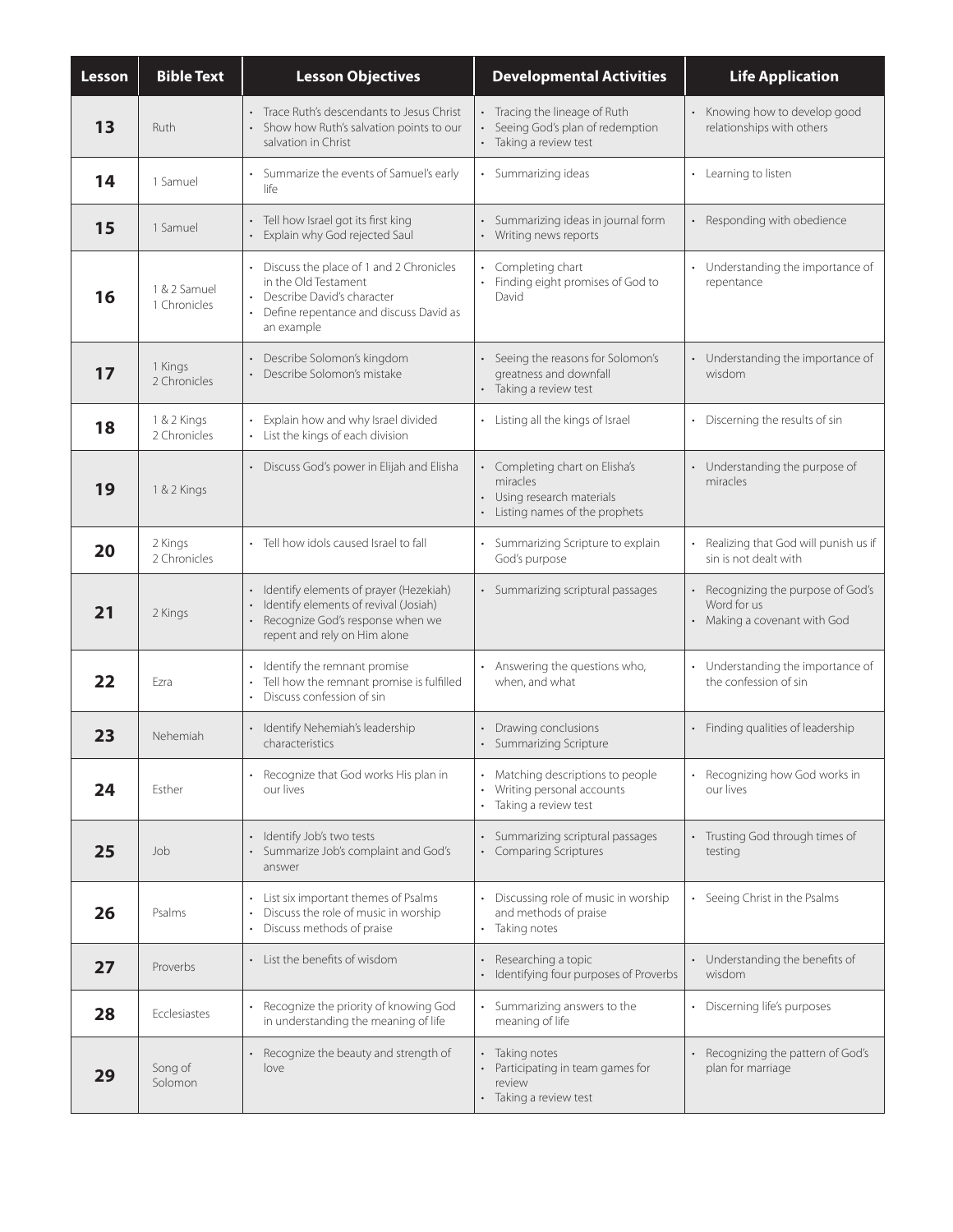| Lesson | <b>Bible Text</b>        | <b>Lesson Objectives</b>                                                                                                                                                            | <b>Developmental Activities</b>                                                                                               | <b>Life Application</b>                                                             |
|--------|--------------------------|-------------------------------------------------------------------------------------------------------------------------------------------------------------------------------------|-------------------------------------------------------------------------------------------------------------------------------|-------------------------------------------------------------------------------------|
| 30     | Isaiah                   | • Discuss the historical background to<br>Isaiah's life<br>• Connect Isaiah's prophecies to their<br>fulfillment in Christ                                                          | · Studying historical background<br>• Connecting prophecies with their<br>fulfillment                                         | • Learning to interpret prophecy                                                    |
| 31     | Jeremiah<br>Lamentations | • Discuss the historical background to<br>Jeremiah's life<br>• Identify the purpose of Lamentations<br>• Describe Jeremiah's strong stand for God                                   | Describing Jeremiah's strong stand<br>for God<br>• Finding comparisons                                                        | Being willing to stand alone                                                        |
| 32     | Ezekiel                  | • Describe Ezekiel's role as a watchman<br>• List five of Ezekiel's ten dramas                                                                                                      | • Defining Who?, What?, Why?, and<br>How?<br>• Conducting an overview of 10<br>prophetic scenes                               | Becoming an ambassador for<br>Christ                                                |
| 33     | Daniel                   | • Describe God's faithfulness as Daniel<br>displayed courage<br>Explain the meaning of<br>Nebuchadnezzar's dream of a statue                                                        | Explaining the meaning of<br>Nebuchadnezzar's statue<br>• Taking a review test and semester<br>exam                           | • Understanding the need for<br>courage                                             |
| 34     | Hosea                    | • Identify the destination, period, and<br>theme of Hosea<br>• Explain what Hosea's marriage<br>symbolizes                                                                          | Finding the meaning of names<br>• Comparing Hosea to Christ                                                                   | Exploring what to do if we<br>backslide<br>Recognizing the need for<br>faithfulness |
| 35     | Joel                     | • Identify the destination, period, and<br>theme of Joel<br>• Discuss Joel's call to repentance<br>Discuss Joel's promises                                                          | • Finding promises in Scripture<br>• Summarizing Scripture                                                                    | • Preparing for the "day of the Lord"                                               |
| 36     | Amos                     | · Identify the destination, period, and<br>theme of Amos<br>• Explain what kind of worship God<br>expects                                                                           | Listing cities in Amos's ministry<br>Drawing conclusions                                                                      | Expressing worship that is<br>acceptable to God                                     |
| 37     | Jonah                    | · Identify the destination, period, and<br>theme of Jonah<br>Show how selfishness led Jonah to sin<br>$\bullet$<br>• See God's desire to draw people to<br>Himself from all nations | • Finding details in Scripture                                                                                                | • Overcoming a selfish attitude                                                     |
| 38     | Obadiah<br>Nahum         | · Identify the destinations, periods, and<br>themes of Obadiah and Nahum<br>Discuss the danger of pride<br>$\bullet$<br>• Discuss God's wrath                                       | • Gathering facts and research<br>• Writing paragraphs                                                                        | • Overcoming pride and greed                                                        |
| 39     | Micah                    | · Identify the destination, period, and<br>theme of Micah<br>Show how the outline of Micah<br>$\bullet$<br>compares to the gospel                                                   | • Comparing the outline of Micah to<br>the gospel                                                                             | • Understanding the gospel                                                          |
| 40     | Habakkuk                 | · Identify the destination, period, and<br>theme of Habakkuk<br>Tell what Habakkuk learned from God<br>$\bullet$                                                                    | Analyzing Scripture passages<br>Participating in group discussion<br>$\bullet$                                                | Dealing with injustice                                                              |
| 41     | Zephaniah                | · Identify the destination, period, and<br>theme of Zephaniah<br>• Describe the day of the Lord                                                                                     | • Finding scriptural references<br>Drawing conclusions                                                                        | • Understanding God's coming<br>judgment                                            |
| 42     | Haggai<br>Zechariah      | · Identify the destinations, periods, and<br>themes of Haggai and Zechariah<br>Tell how we can encourage others not<br>$\bullet$<br>to quit<br>• Identify Zechariah's Christ        | Summarizing Scripture<br>• Comparing Old Testament and New<br><b>Testament Scripture</b><br>Participating in group discussion | Deciding not to be a quitter<br>Becoming an encourager of<br>others                 |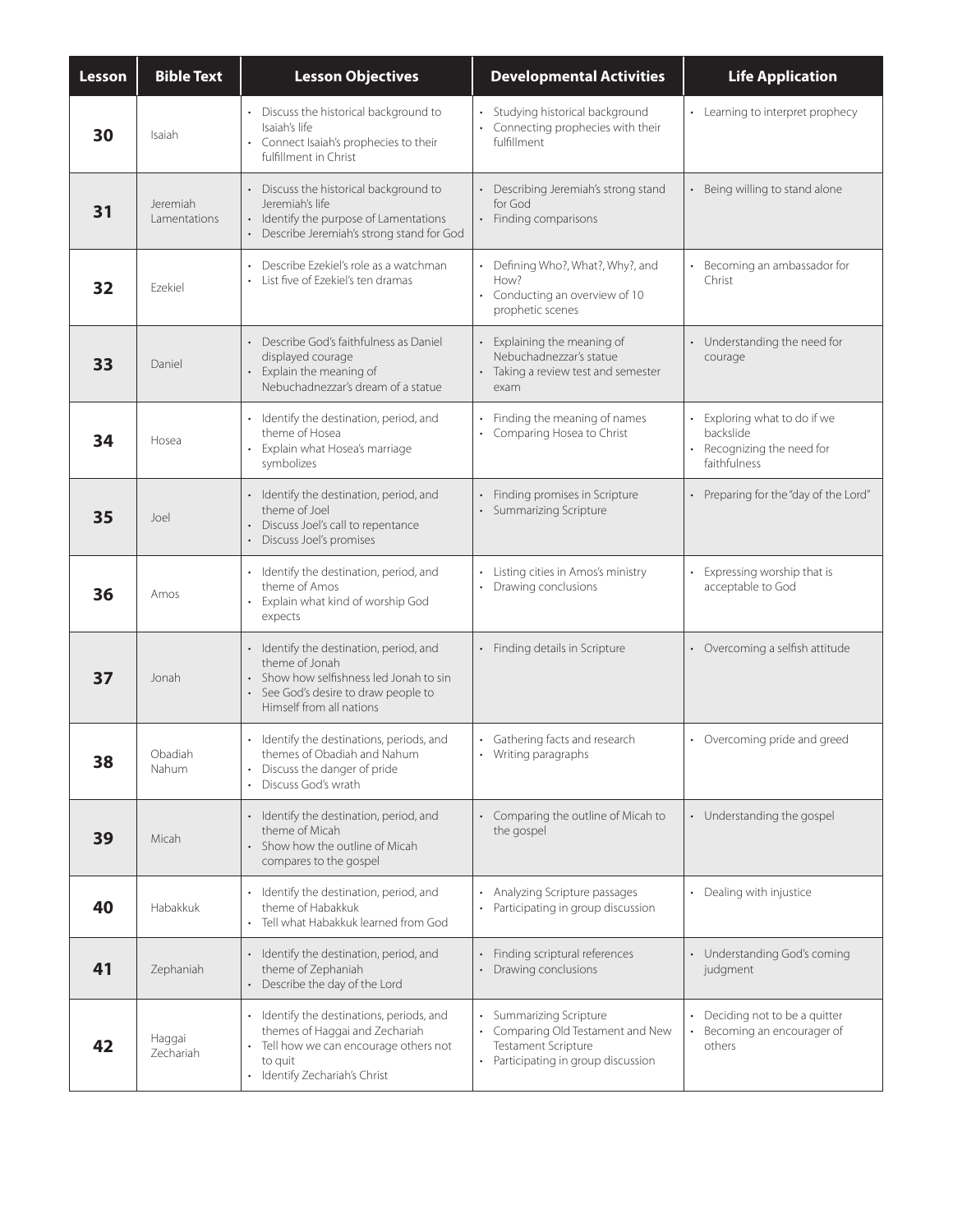| <b>Lesson</b> | <b>Bible Text</b>      | <b>Lesson Objectives</b>                                                                                                                                                            | <b>Developmental Activities</b>                                                          | <b>Life Application</b>                                                      |
|---------------|------------------------|-------------------------------------------------------------------------------------------------------------------------------------------------------------------------------------|------------------------------------------------------------------------------------------|------------------------------------------------------------------------------|
| 43            | Malachi                | · Identify the destination, period, and<br>theme of Malachi<br>• Discuss Israel's false religion                                                                                    | • Summarizing Scripture<br>• Taking notes<br>• Taking a review test                      | Keeping commitments                                                          |
| 44            | Gospels                | • Compare the purpose and scope of the<br>four Gospels                                                                                                                              | • Writing about the authors of the<br>Gospels<br>• Taking notes                          | Identifying with those who lived<br>in the days of Jesus                     |
| 45            | Gospels                | • Tell the story of Jesus' birth and early life                                                                                                                                     | • Proving ideas from Scripture<br>• Making a timeline                                    | • Recognizing Jesus as the Messiah                                           |
| 46            | Gospels                | • Summarize Jesus' teaching                                                                                                                                                         | • Studying Jesus' teachings<br>Discerning parables' meanings                             | • Understanding the true nature of<br>salvation                              |
| 47            | Gospels                | · Summarize Jesus' miracles                                                                                                                                                         | • Summarizing Scripture<br>· Taking lecture notes                                        | Seeing the works of God                                                      |
| 48            | Gospels                | • Tell the story of Jesus' death and<br>resurrection                                                                                                                                | • Listing events<br>Exploring God's commands and<br>promises<br>• Taking a review test   | Realizing the need to become a<br>disciple                                   |
| 49            | Acts                   | • Tell how the church began<br>• Describe worship in the early church                                                                                                               | Explaining events<br>· Taking notes                                                      | Designing a worship service                                                  |
| 50            | Acts                   | • Outline the growth of the first church                                                                                                                                            | • Summarizing Scripture<br>• Finding details in Scripture                                | Developing faith and courage                                                 |
| 51            | Acts                   | • Describe six missionary principles<br>demonstrated by Paul                                                                                                                        | • Listing six missionary principles<br>Researching Paul's life<br>• Taking a review test | • Understanding the need for<br>missionaries                                 |
| 52            | Romans                 | • Outline Paul's gospel                                                                                                                                                             | • Defining key words and ideas                                                           | Being molded to the image of<br>Christ                                       |
| 53            | 1 Corinthians          | • Tell how Christians build unity                                                                                                                                                   | • Investigating background of Corinth<br>Listing love's characteristics                  | Building unity in the church                                                 |
| 54            | 2 Corinthians          | • Discuss joy in serving Christ                                                                                                                                                     | Finding key ideas<br>$\bullet$<br>Finding proofs for ideas                               | Providing for the needs of others                                            |
| 55            | Galatians              | • Outline the Christian's relationship to<br>God                                                                                                                                    | • Drawing conclusions<br>• Outlining key ideas                                           | • Practicing the fruit of the Spirit<br>• Contrasting the law and the Spirit |
| 56            | Ephesians              | Explore the themes of Ephesians: the<br>$\ddot{\phantom{0}}$<br>church, living in the light, and fighting<br>the right fight<br>Appreciate God's sovereignty and grace<br>$\bullet$ | Listing key ideas and reasons<br>• Using Bible references                                | Learning how to fight a spiritual<br>battle                                  |
| 57            | Philippians            | • Describe how to have joy in Christ                                                                                                                                                | • Discussing ways Jesus showed<br>humility                                               | Overcoming worry                                                             |
| 58            | Colossians             | • Tell how we "think eternity"                                                                                                                                                      | Studying key men who spread the<br>gospel<br>• Listing key ideas                         | • Learning to work in freedom                                                |
| 59            | 1 & 2<br>Thessalonians | • Describe how we are to live in light of<br>Christ's coming                                                                                                                        | • Exploring key ideas for Christian<br>living<br>Detailing sequence of events            | • Preparing to meet Christ                                                   |
| 60            | 1 & 2 Timothy          | • Identify leadership positions in the<br>church and tell how we can become<br>good leaders                                                                                         | • Making lists and interviewing<br>Writing instructions<br>$\bullet$                     | • Learning leadership qualities                                              |
| 61            | Titus                  | Recognize that Christians must stand for<br>the truth                                                                                                                               | Taking notes<br>Finding facts and details<br>$\bullet$                                   | Standing for the truth                                                       |